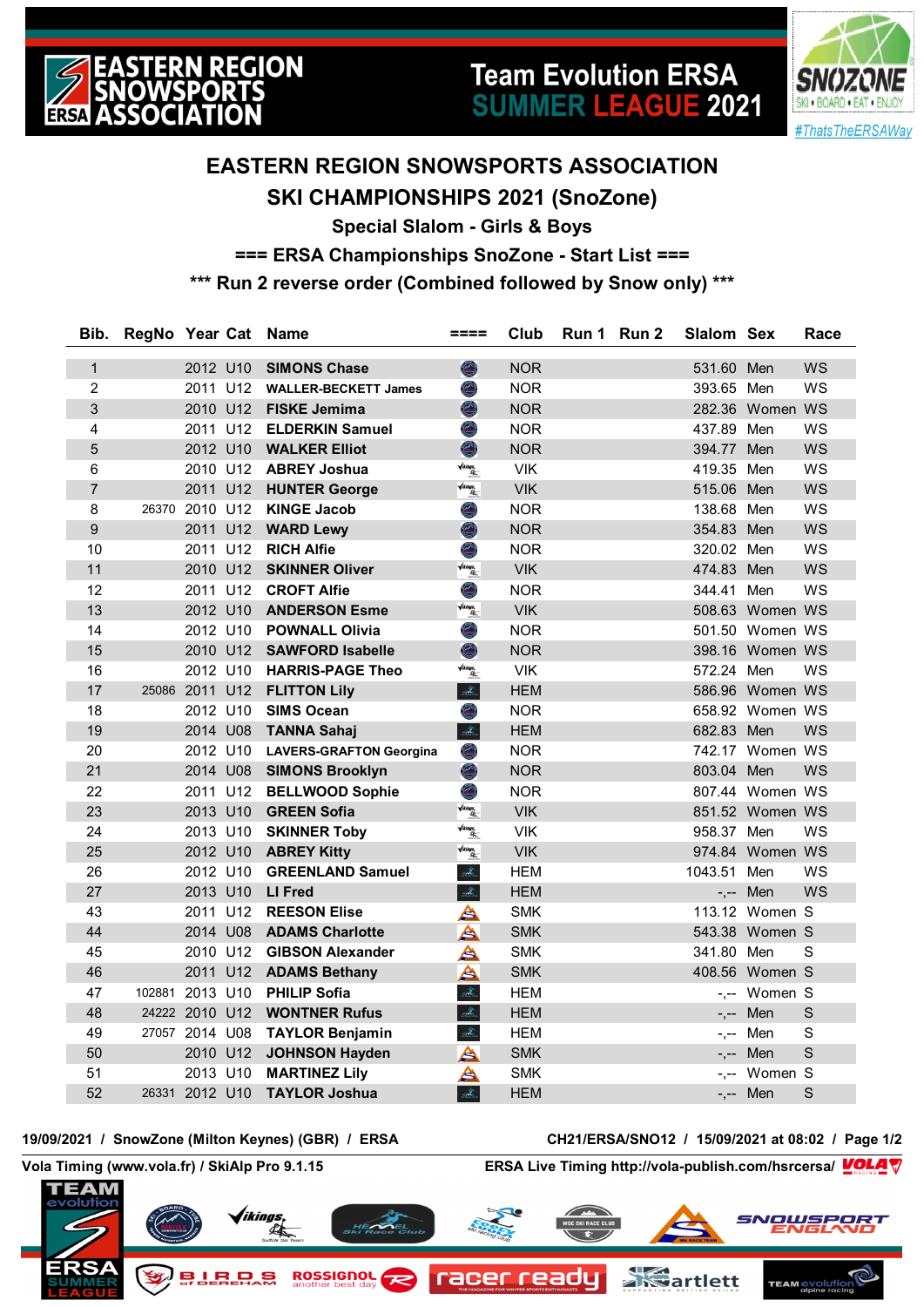### **EASTERN REGION SNOWSPORTS ASSOCIATION SKI CHAMPIONSHIPS 2021 (SnoZone) Special Slalom - Girls & Boys === ERSA Championships SnoZone - Start List === \*\*\* Run 2 reverse order (Combined followed by Snow only) \*\*\***

|    | Bib. RegNo Year Cat Name |                         |   |     |  | $== $ Club Run 1 Run 2 Slalom Sex |              | Race |
|----|--------------------------|-------------------------|---|-----|--|-----------------------------------|--------------|------|
| 53 |                          | 2012 U10 JOHNSON Nathan | A | SMK |  |                                   | -.-- Men S   |      |
| 54 |                          | 2010 U12 GLADIN Violet  |   | SMK |  |                                   | -.-- Women S |      |

**Athletes with an "Note" by their name have provisionally been accepted but need to see** 

**the Race Secretary to validate their entry prior to Bib collection.** 

**Notes are as follows**

- **R Requires proof of registration.**
- **F Required to sign entry form / adjust entry form.**
- **P Requires payment / payment adjustment of race entry fee / sign cheque.**

**O - Other action required.**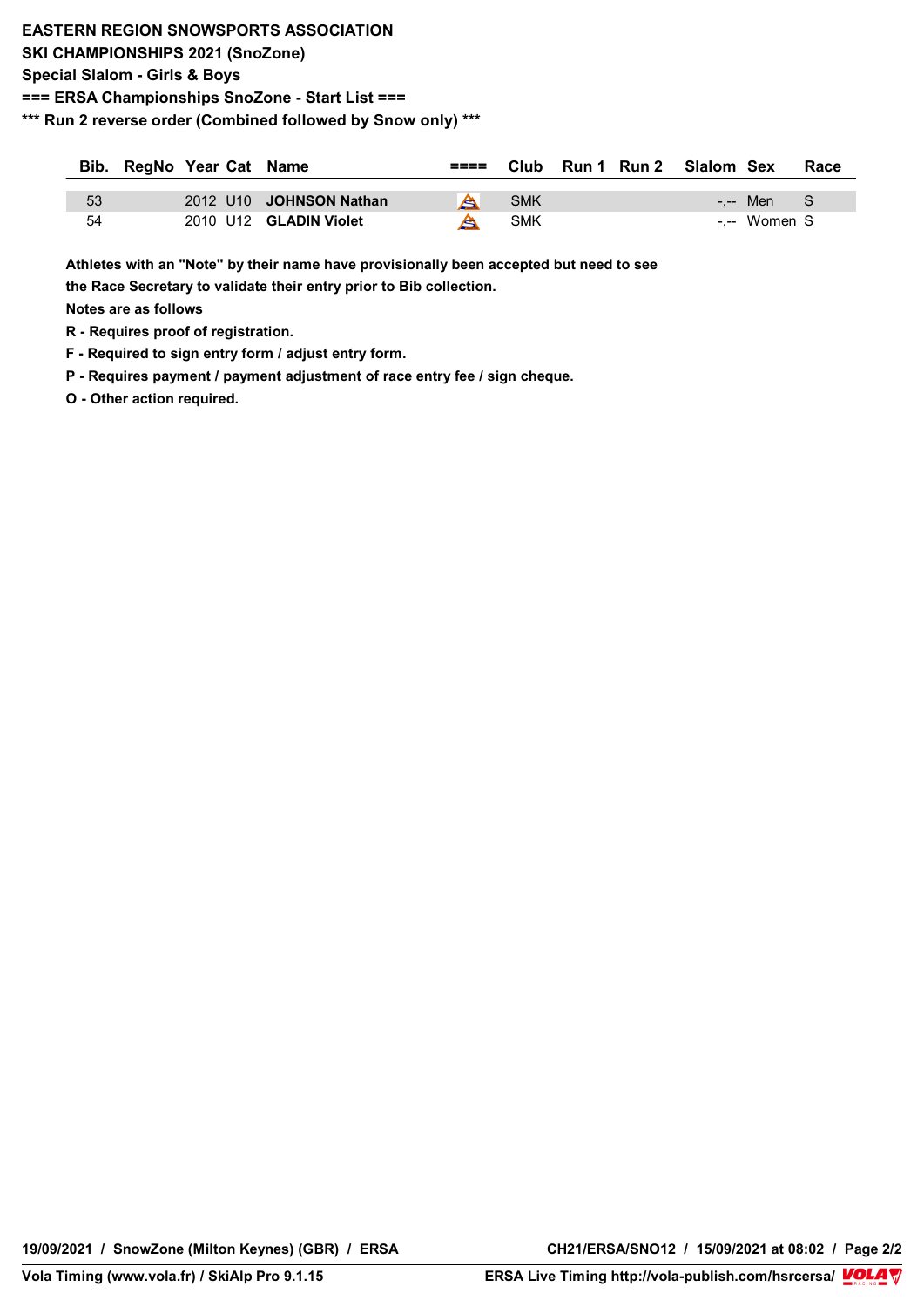

# **Team Evolution ERSA SUMMER LEAGUE 2021**



# **EASTERN REGION SNOWSPORTS ASSOCIATION**

## **SKI CHAMPIONSHIPS 2021 (SnoZone)**

**Special Slalom - Women & Men === ERSA Championships SnoZone - Start List === \*\*\* Run 2 reverse order (Combined followed by Snow only) \*\*\***

| Bib. | <b>RegNo Year Cat Name</b> |                |          |                                  | ====                                                                                                                                                                                                                                                                                                                                                                                                                                                                                                                                                                                                                                                                                     | <b>Club</b> | Run 1 Run 2 | <b>Slalom Sex</b> |                 | Race      |
|------|----------------------------|----------------|----------|----------------------------------|------------------------------------------------------------------------------------------------------------------------------------------------------------------------------------------------------------------------------------------------------------------------------------------------------------------------------------------------------------------------------------------------------------------------------------------------------------------------------------------------------------------------------------------------------------------------------------------------------------------------------------------------------------------------------------------|-------------|-------------|-------------------|-----------------|-----------|
| 61   |                            | 23246 2003 U21 |          | <b>WARNE Charlotte</b>           | $\mathcal{A}_\text{m}$                                                                                                                                                                                                                                                                                                                                                                                                                                                                                                                                                                                                                                                                   | <b>HEM</b>  |             |                   | 171.66 Women WS |           |
| 62   |                            | 21196 2001 U21 |          | <b>URQUHART Colm</b>             | $\mathcal{A}_\text{a}$                                                                                                                                                                                                                                                                                                                                                                                                                                                                                                                                                                                                                                                                   | <b>HEM</b>  |             | 219.64 Men        |                 | WS        |
| 63   |                            | 22943 1999 SM1 |          | <b>BLYTH Charlotte</b>           | $\frac{\partial}{\partial \mathcal{A}_{\text{lin}}}$                                                                                                                                                                                                                                                                                                                                                                                                                                                                                                                                                                                                                                     | <b>HEM</b>  |             |                   | 249.18 Women WS |           |
| 64   |                            | 24227 2006 U16 |          | <b>HADINGHAM Alex</b>            | O                                                                                                                                                                                                                                                                                                                                                                                                                                                                                                                                                                                                                                                                                        | <b>NOR</b>  |             | 214.66 Men        |                 | WS        |
| 65   |                            | 37856 2003 U21 |          | <b>REIDY Thomas</b>              | $\mathcal{A}_\text{b}$                                                                                                                                                                                                                                                                                                                                                                                                                                                                                                                                                                                                                                                                   | <b>HEM</b>  |             | 221.83 Men        |                 | WS        |
| 66   |                            | 22937 2005 U18 |          | <b>ALEY Lauren</b>               | $\frac{\partial}{\partial x_{\alpha}}\frac{\partial}{\partial y_{\alpha}}\frac{\partial}{\partial x_{\alpha}}\frac{\partial}{\partial y_{\alpha}}\frac{\partial}{\partial y_{\alpha}}\frac{\partial}{\partial y_{\alpha}}\frac{\partial}{\partial y_{\alpha}}\frac{\partial}{\partial y_{\alpha}}\frac{\partial}{\partial y_{\alpha}}\frac{\partial}{\partial y_{\alpha}}\frac{\partial}{\partial y_{\alpha}}\frac{\partial}{\partial y_{\alpha}}\frac{\partial}{\partial y_{\alpha}}\frac{\partial}{\partial y_{\alpha}}\frac{\partial}{\partial y_{\alpha}}\frac{\partial}{\partial y_{\alpha}}\frac{\partial}{\partial y_{\alpha}}\frac{\partial}{\partial y_{\alpha}}\frac{\partial$ | <b>HEM</b>  |             |                   | 232.03 Women WS |           |
| 67   |                            | 23655 2008 U14 |          | <b>PARKER Alfie</b>              | $\frac{\partial}{\partial \mathbf{z}^{(0)}_{\text{max}}}$                                                                                                                                                                                                                                                                                                                                                                                                                                                                                                                                                                                                                                | <b>HEM</b>  |             | 262.06 Men        |                 | <b>WS</b> |
| 68   |                            | 24065 2005 U18 |          | <b>LINCOLN Isabel</b>            | O                                                                                                                                                                                                                                                                                                                                                                                                                                                                                                                                                                                                                                                                                        | <b>NOR</b>  |             |                   | 300.35 Women WS |           |
| 69   |                            | 25685 2006 U16 |          | <b>FLITTON Zoe</b>               | $\mathcal{A}_{\rm s}$                                                                                                                                                                                                                                                                                                                                                                                                                                                                                                                                                                                                                                                                    | <b>HEM</b>  |             |                   | 202.52 Women WS |           |
| 70   |                            | 26497 2007 U16 |          | <b>WATSON Toby</b>               | Ô                                                                                                                                                                                                                                                                                                                                                                                                                                                                                                                                                                                                                                                                                        | <b>NOR</b>  |             | 263.63 Men        |                 | WS        |
| 71   |                            | 26015 2007 U16 |          | <b>GIBBS Heidi</b>               | O                                                                                                                                                                                                                                                                                                                                                                                                                                                                                                                                                                                                                                                                                        | <b>NOR</b>  |             |                   | 297.73 Women WS |           |
| 72   |                            | 20884 2003 U21 |          | <b>THOMPSON Joseph</b>           | O                                                                                                                                                                                                                                                                                                                                                                                                                                                                                                                                                                                                                                                                                        | <b>NOR</b>  |             | 253.22 Men        |                 | WS        |
| 73   |                            | 23185 2000 SM1 |          | <b>STEWARD Oliver</b>            | O                                                                                                                                                                                                                                                                                                                                                                                                                                                                                                                                                                                                                                                                                        | <b>NOR</b>  |             | 221.89 Men        |                 | WS        |
| 74   |                            | 22164 2001 U21 |          | <b>LONGSTAFF Michael</b>         |                                                                                                                                                                                                                                                                                                                                                                                                                                                                                                                                                                                                                                                                                          | <b>WGC</b>  |             | 202.09 Men        |                 | WS        |
| 75   |                            | 37855 2003 U21 |          | <b>TURNER Alfie</b>              | $\frac{\partial}{\partial \Omega_{\text{in}}}$                                                                                                                                                                                                                                                                                                                                                                                                                                                                                                                                                                                                                                           | <b>HEM</b>  |             | 197.70 Men        |                 | WS        |
| 76   |                            | 2006 U16       |          | <b>COZENS Samual</b>             | Ó                                                                                                                                                                                                                                                                                                                                                                                                                                                                                                                                                                                                                                                                                        | <b>NOR</b>  |             | 304.36 Men        |                 | WS        |
| 77   |                            | 26498 2009 U14 |          | <b>WATSON Antonia</b>            | O                                                                                                                                                                                                                                                                                                                                                                                                                                                                                                                                                                                                                                                                                        | <b>NOR</b>  |             |                   | 308.05 Women WS |           |
| 78   | 102774 2008 U14            |                |          | <b>SNELLING George</b>           | Ô                                                                                                                                                                                                                                                                                                                                                                                                                                                                                                                                                                                                                                                                                        | <b>NOR</b>  |             | 313.14 Men        |                 | WS        |
| 79   |                            |                |          | 1978 MA2 GREEN Alexander         | $\sqrt{i\hbar i \hbar g s}$                                                                                                                                                                                                                                                                                                                                                                                                                                                                                                                                                                                                                                                              | <b>VIK</b>  |             | 326.17 Men        |                 | <b>WS</b> |
| 80   |                            | 26063 2007 U16 |          | <b>KINGE Lucy</b>                | O                                                                                                                                                                                                                                                                                                                                                                                                                                                                                                                                                                                                                                                                                        | <b>NOR</b>  |             |                   | 329.85 Women WS |           |
| 81   |                            |                |          | 24207 2004 U18 GLADIN Amber      | A                                                                                                                                                                                                                                                                                                                                                                                                                                                                                                                                                                                                                                                                                        | <b>SMK</b>  |             |                   | 330.74 Women WS |           |
| 82   |                            |                |          | 24084 1967 MA3 KING Alistair     | $\frac{\partial}{\partial \Omega_{\text{in}}}$                                                                                                                                                                                                                                                                                                                                                                                                                                                                                                                                                                                                                                           | <b>HEM</b>  |             | 338.83 Men        |                 | WS        |
| 83   |                            |                |          | 14159 1970 MA3 ANDERSON Beverley | $\sqrt{i\hbar i \text{ags}}$                                                                                                                                                                                                                                                                                                                                                                                                                                                                                                                                                                                                                                                             | <b>VIK</b>  |             |                   | 354.45 Women WS |           |
| 84   |                            | 2001 U21       |          | <b>TURNER Madeline</b>           | $\frac{\partial}{\partial \mathcal{A}_{\text{lin}}}$                                                                                                                                                                                                                                                                                                                                                                                                                                                                                                                                                                                                                                     | <b>HEM</b>  |             |                   | 363.05 Women WS |           |
| 85   |                            | 26047 2007 U16 |          | <b>MONTGOMERY Isobel</b>         | $\bigcirc$                                                                                                                                                                                                                                                                                                                                                                                                                                                                                                                                                                                                                                                                               | <b>NOR</b>  |             |                   | 367.06 Women WS |           |
| 86   |                            | 24697 2007 U16 |          | <b>LINCOLN Imogen</b>            | O                                                                                                                                                                                                                                                                                                                                                                                                                                                                                                                                                                                                                                                                                        | <b>NOR</b>  |             |                   | 369.04 Women WS |           |
| 87   |                            | 25556 2007 U16 |          | <b>SAUNDERS Rhys</b>             | 尾海                                                                                                                                                                                                                                                                                                                                                                                                                                                                                                                                                                                                                                                                                       | <b>ESX</b>  |             | 375.46 Men        |                 | <b>WS</b> |
| 88   | 102778 2009 U14            |                |          | <b>SNELLING Rufus</b>            | Ó                                                                                                                                                                                                                                                                                                                                                                                                                                                                                                                                                                                                                                                                                        | <b>NOR</b>  |             | 375.95 Men        |                 | WS        |
| 89   |                            |                |          | 20742 1971 MA3 SAMPSON Melissa   | $\bigcirc$                                                                                                                                                                                                                                                                                                                                                                                                                                                                                                                                                                                                                                                                               | <b>NOR</b>  |             |                   | 379.90 Women WS |           |
| 90   |                            |                | 2009 U14 | <b>HARTNELL Sonny</b>            | O                                                                                                                                                                                                                                                                                                                                                                                                                                                                                                                                                                                                                                                                                        | <b>NOR</b>  |             | 390.36 Men        |                 | ws        |
| 91   |                            |                |          | 18665 1967 MA3 SYDER Mark        | O                                                                                                                                                                                                                                                                                                                                                                                                                                                                                                                                                                                                                                                                                        | <b>NOR</b>  |             | 391.38            | Men             | <b>WS</b> |
| 92   |                            | 2007 U16       |          | <b>COZENS Zoe</b>                | O                                                                                                                                                                                                                                                                                                                                                                                                                                                                                                                                                                                                                                                                                        | <b>NOR</b>  |             |                   | 422.94 Women WS |           |
| 93   |                            | 2003 U21       |          | <b>PEARSON Josephine</b>         | €                                                                                                                                                                                                                                                                                                                                                                                                                                                                                                                                                                                                                                                                                        | <b>WGC</b>  |             |                   | 426.56 Women WS |           |
| 94   |                            | 26012 2005 U18 |          | <b>MONTGOMERY Fredrick</b>       | O                                                                                                                                                                                                                                                                                                                                                                                                                                                                                                                                                                                                                                                                                        | <b>NOR</b>  |             | 448.49            | Men             | WS        |
| 95   | 24959                      | 2009 U14       |          | <b>ADKINS Harrison</b>           | A                                                                                                                                                                                                                                                                                                                                                                                                                                                                                                                                                                                                                                                                                        | <b>SMK</b>  |             | 448.73            | Men             | WS        |
| 96   |                            |                | 2009 U14 | <b>WARD Marley</b>               | O                                                                                                                                                                                                                                                                                                                                                                                                                                                                                                                                                                                                                                                                                        | <b>NOR</b>  |             | 449.01            | Men             | WS        |

#### **19/09/2021 / SnowZone (Milton Keynes) (GBR) / ERSA CH21/ERSA/SNO14 / 15/09/2021 at 08:05 / Page 1/3**

**Vola Timing (www.vola.fr) / SkiAlp Pro 9.1.15 ERSA Live Timing http://vola-publish.com/hsrcersa/**

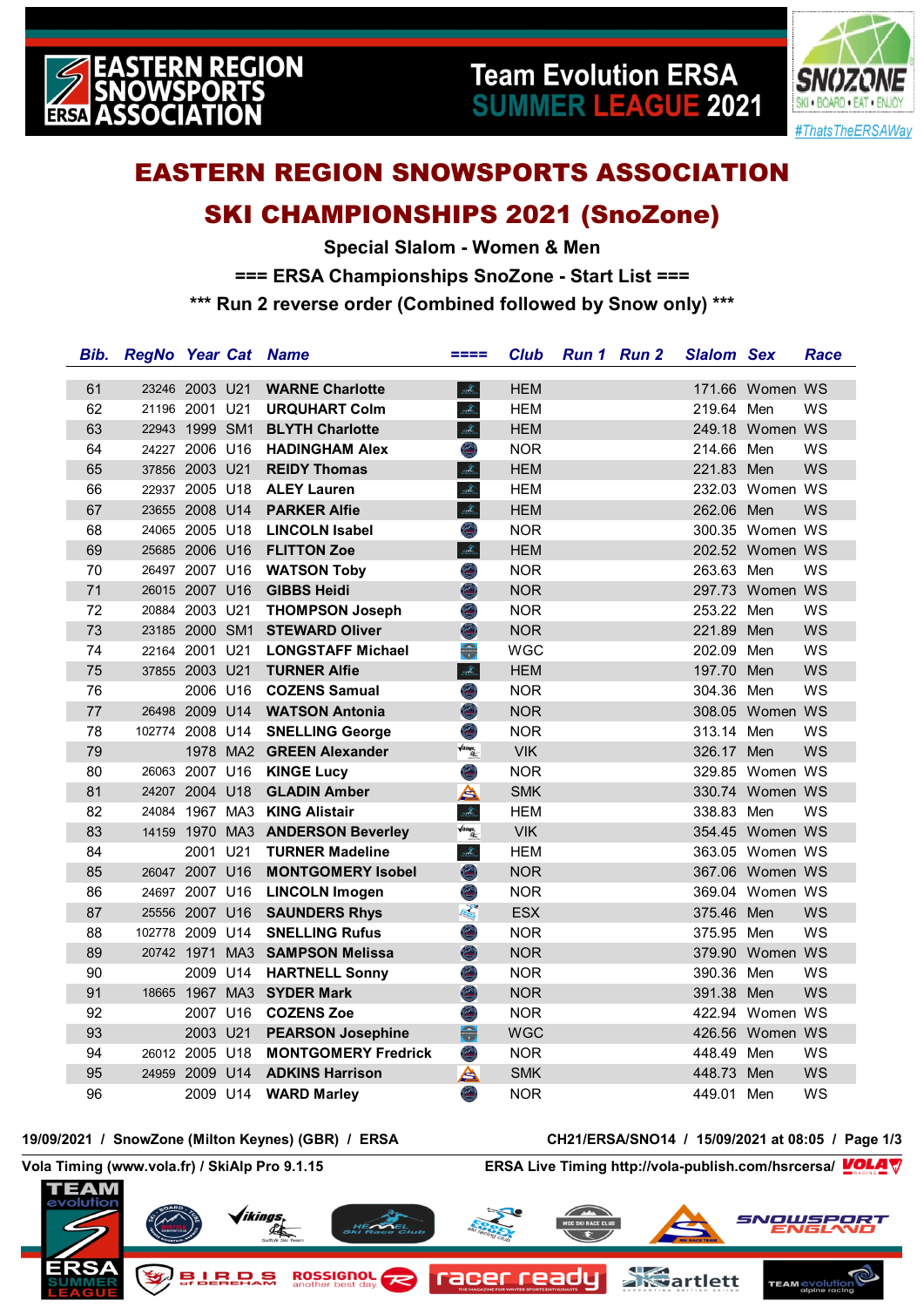### **EASTERN REGION SNOWSPORTS ASSOCIATION SKI CHAMPIONSHIPS 2021 (SnoZone)**

#### **Special Slalom - Women & Men**

**=== ERSA Championships SnoZone - Start List ===**

**\*\*\* Run 2 reverse order (Combined followed by Snow only) \*\*\***

| Bib.       | <b>RegNo Year Cat Name</b> |                                  |          |                                                    | $====$                                               | <b>Club</b> | Run 1 Run 2 | <b>Slalom Sex</b> |                     | Race             |
|------------|----------------------------|----------------------------------|----------|----------------------------------------------------|------------------------------------------------------|-------------|-------------|-------------------|---------------------|------------------|
| 97         |                            | 2006 U16                         |          | <b>RICH Hetti</b>                                  | O                                                    | <b>NOR</b>  |             |                   | 459.39 Women WS     |                  |
| 98         |                            | 24223 2008 U14                   |          | <b>HARDEN Mirabelle</b>                            | ۱                                                    | <b>NOR</b>  |             |                   | 463.86 Women WS     |                  |
| 99         |                            |                                  |          | 2007 U16 MACKAY Tristan                            | O                                                    | <b>NOR</b>  |             | 474.68 Men        |                     | WS               |
| 100        |                            |                                  |          | 26233 1970 MA3 HARDEN Edgar                        | Ò                                                    | <b>NOR</b>  |             | 488.75 Men        |                     | WS               |
| 101        |                            |                                  |          | 10372 1959 MA4 ANDERSON Christopher                | $\sqrt{ikings}$                                      | <b>VIK</b>  |             | 511.58 Men        |                     | WS               |
| 102        |                            | 24107 1993 SM1                   |          | <b>STOREY Charlie</b>                              | ۱                                                    | <b>NOR</b>  |             | 524.04 Men        |                     | WS               |
| 103        |                            | 25240 2008 U14                   |          | <b>BEVERIDGE Alice</b>                             | $\frac{\partial}{\partial \Omega_{\text{res}}^2}$    | <b>HEM</b>  |             |                   | 536.59 Women WS     |                  |
| 104        |                            |                                  | 2005 U18 | <b>PAGE-BROWNE Adam</b>                            |                                                      | <b>WGC</b>  |             | 551.96 Men        |                     | WS               |
| 105        |                            |                                  |          | 23652 2002 U21 ROLFE Joshua                        | $\Delta_{\rm{m}}$                                    | <b>HEM</b>  |             | 553.21            | Men                 | WS               |
| 106        |                            |                                  | 2007 U16 | <b>SIMONS Ricky</b>                                | Ô                                                    | <b>NOR</b>  |             | 565.16 Men        |                     | WS               |
| 107        |                            |                                  |          | 2009 U14 WILSON Thomas                             | O                                                    | <b>NOR</b>  |             | 585.21            | Men                 | WS               |
| 108        |                            | 2001 U21                         |          | <b>CLUBB Benjamin</b>                              | ≜                                                    | <b>SMK</b>  |             | 589.69            | Men                 | WS               |
| 109        |                            |                                  |          | 21942 1972 MA2 LINCOLN Piers                       | O                                                    | <b>NOR</b>  |             | 595.61            | Men                 | WS               |
| 110        |                            |                                  |          | 1975 MA2 FISKE Richard                             | O                                                    | <b>NOR</b>  |             | 607.10            | Men                 | WS               |
| 111        |                            |                                  |          | 25119 2007 U16 SARKAR Anna                         | February                                             | <b>ESX</b>  |             |                   | 643.03 Women WS     |                  |
| 112        |                            |                                  |          | 1966 MA3 GARRETT Mike                              | Ô                                                    | <b>NOR</b>  |             | 651.47 Men        |                     | WS               |
| 113        |                            |                                  |          | 24015 1960 MA4 CAMPBELL Stephen                    | $\Delta_{\rm m}$                                     | <b>HEM</b>  |             | 771.58 Men        |                     | WS               |
| 114        |                            |                                  |          | 1979 MA2 SKINNER Ben                               | <b>Vikings.</b><br>Alim                              | <b>VIK</b>  |             | 854.86 Men        |                     | WS               |
| 115        |                            | 26760 2008 U14                   |          | <b>HOJLO Teddy</b>                                 | €                                                    | <b>WGC</b>  |             | 1120.47           | Men                 | WS               |
| 116        |                            | 20550 1962 MA3                   |          | <b>OLIVER Mark</b>                                 | $\frac{\Delta}{\Delta t_{\rm obs}}$                  | <b>HEM</b>  |             |                   | Men                 | WS               |
| 117        |                            |                                  |          | 45245 2007 U16 LEWIS Ffion                         | A                                                    | <b>SMK</b>  |             | $-,-$             | 1011.30 Women WS    |                  |
| 118        |                            |                                  |          | 2008 U14 HUNTER Florence                           | $\sqrt{i kings}$                                     | <b>VIK</b>  |             |                   | -,-- Women WS       |                  |
| 119        |                            | 23666 2008 U14                   |          | <b>HOWESON Lucy</b>                                | $\mathcal{A}_{\mathbb{Z}}$                           | <b>HEM</b>  |             |                   | 1046.54 Women WS    |                  |
| 146        |                            | 21654 1982 SM1                   |          | <b>IMAMZADE Murat</b>                              | sta.                                                 | <b>HEM</b>  |             | 381.24 Men        |                     | S                |
| 147        |                            | 26762 2006 U16                   |          | <b>WILSON Jack</b>                                 | $\frac{\partial}{\partial \Omega_{\text{max}}^2}$    | <b>HEM</b>  |             | 395.87 Men        |                     | S                |
|            |                            | 22892 2007 U16                   |          |                                                    |                                                      | <b>SMK</b>  |             |                   | 194.29 Women S      |                  |
| 148<br>149 |                            | 22059 2006 U16                   |          | <b>TUTT Holly</b><br><b>DADE Jake</b>              | ≜                                                    | <b>NOR</b>  |             | 232.80            | Men                 | S                |
| 150        |                            | 21197 2004 U18                   |          | <b>URQUHART Aiden</b>                              | O<br>other                                           | <b>HEM</b>  |             | 179.42 Men        |                     | S                |
| 151        |                            |                                  |          | 1972 MA2 SPICER Kevin                              | $\frac{\partial}{\partial \mathcal{A}_{\text{lin}}}$ | <b>HEM</b>  |             | 641.56 Men        |                     | $\mathsf S$      |
| 152        |                            | 25027 2006 U16                   |          | <b>WHITNELL MONK Indio</b>                         |                                                      | <b>SMK</b>  |             | 277.40 Men        |                     | S                |
| 153        |                            | 24067 2009 U14                   |          | <b>SABHARWAL Sienna</b>                            | A<br>$\Delta_{\rm{m}}$                               | <b>HEM</b>  |             |                   | 522.19 Women S      |                  |
| 154        |                            | 26064 2006 U16                   |          | <b>BROUGHTON Noah</b>                              |                                                      | <b>SMK</b>  |             |                   | Men                 | S                |
| 155        |                            |                                  | 2008 U14 | <b>WOODLOCK George</b>                             | ≜<br>A                                               | <b>SMK</b>  |             | $-,--$            | -,-- Men            | S                |
|            |                            |                                  |          |                                                    |                                                      | <b>SMK</b>  |             |                   |                     |                  |
| 156<br>157 |                            | 24267 2008 U14                   |          | 22136 2006 U16 ORZEL Emilia<br><b>KINGSLEY Max</b> | A                                                    | <b>HEM</b>  |             |                   | -,-- Women S<br>Men | $\mathsf S$      |
| 158        |                            | 25968 2008 U14                   |          | <b>CUSACK Charlie</b>                              | olta.                                                | <b>SMK</b>  |             |                   | Men                 | S                |
|            |                            | 23186 2008 U14                   |          | <b>ORZEL Adam</b>                                  | A                                                    |             |             | -,--              |                     |                  |
| 159        |                            |                                  |          | <b>BROADBENT William</b>                           | A                                                    | <b>SMK</b>  |             | $-,--$            | Men                 | $\mathsf S$<br>S |
| 160        |                            | 23397 2008 U14                   |          | <b>METHERINGHAM Zachary</b>                        | A                                                    | <b>SMK</b>  |             | -,--              | Men                 | S                |
| 161        |                            | 37272 2004 U18<br>22897 2006 U16 |          |                                                    | A                                                    | <b>SMK</b>  |             | $-,--$            | Men                 |                  |
| 162        |                            | 24266 2008 U14                   |          | <b>GREENHALGH Holly</b>                            | $\mathcal{A}_\text{in}$                              | <b>HEM</b>  |             | $-,--$            | Women S             |                  |
| 163        |                            | 25103 2006 U16                   |          | <b>KINGSLEY Sam</b>                                | stores.                                              | <b>HEM</b>  |             | $-,--$            | Men<br>-,-- Women S | S                |
| 164        |                            |                                  |          | <b>SMITH Aimee</b>                                 | sta.                                                 | <b>HEM</b>  |             |                   |                     |                  |
| 165        |                            | 24028 2007 U16                   |          | <b>VERGANI Alberto</b>                             | sida.                                                | <b>HEM</b>  |             |                   | Men                 | S                |
| 166        |                            | 23898 2008 U14                   |          | <b>WONTNER Benjamin</b>                            | sidne                                                | <b>HEM</b>  |             | $-,--$            | Men                 | S                |
| 167        |                            | 25102 2006 U16                   |          | <b>SMITH Jemma</b>                                 | $\mathcal{A}_\text{a}$                               | <b>HEM</b>  |             |                   | -,-- Women S        |                  |
| 168        |                            | 25753 2003 U21                   |          | <b>DUFF Matthew</b>                                | A                                                    | <b>SMK</b>  |             | -,--              | Men                 | S                |
| 169        |                            |                                  |          | 24998 1972 MA2 WALKINGTON Stuart                   | sto.                                                 | <b>HEM</b>  |             | $-,-$             | Men                 | $\mathsf S$      |
| 170        |                            |                                  |          | 1973 MA2 IZAGUIRRE Santiago                        | $\mathcal{A}_\text{L}$                               | <b>HEM</b>  |             | -,--              | Men                 | S                |
| 171        |                            |                                  |          | 1976 MA2 WARNER Guy                                | A                                                    | <b>SMK</b>  |             | $-,--$            | Men                 | S                |
| 172        |                            |                                  |          | 25697 2004 U18 PARTYKA Joe                         | $\frac{1}{2\sqrt{2}}$                                | HEM         |             | 1097.93 Men       |                     | S                |

<u>Volanda Software (</u> **Vola Timing (www.vola.fr) / SkiAlp Pro 9.1.15 ERSA Live Timing http://vola-publish.com/hsrcersa/**